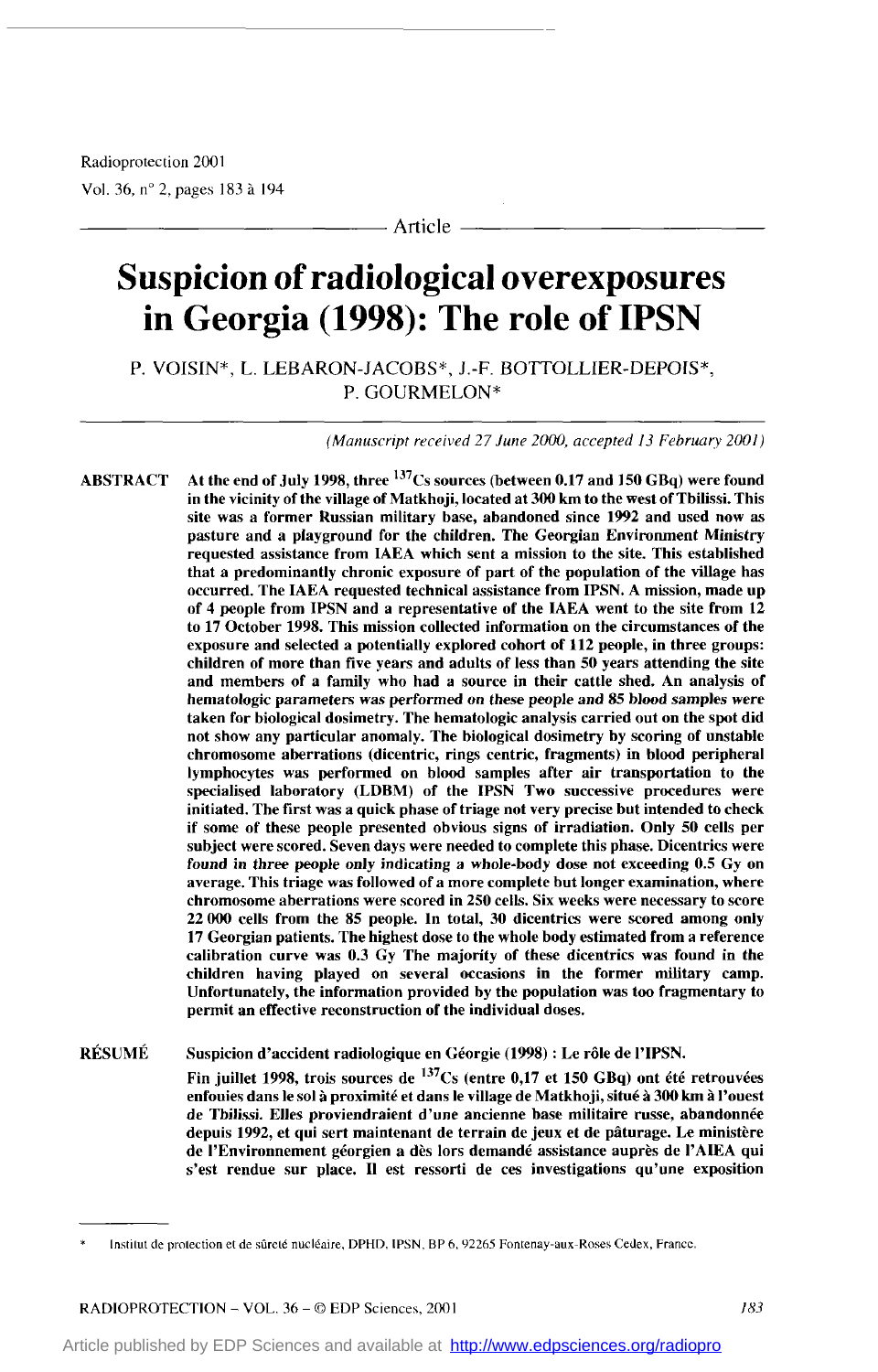#### **P.** VOISIN et al.

chronique d'une partie de la population du village n'était pas a exclure. Ainsi, I'AIEA a demandé l'assistance de I'IPSN. Une mission, constituée de **4** personnes de **I'IPSN** et d'un représentant de I'AIEA, s'est rendue sur place du **12** au **17** octobre **1998.** Cette mision a permis de recueillir des informations sur les circonstances de l'exposition, de réaliser des prélèvements sanguin3 auprès de la population concernée pour une analyse sur place de certains paramètres hématologiques et de ramener des échantillons sanguins en vue d'une dosimétrie biologique. À partir de l'enquête réalisée, trois groupes « critiques » ont été déterminés : enfants de plus de cinq ans, adultes de moins de **50** ans fréquentant le site, membres de la famille qui possédaient une source dans leur étable. L'analyse hématologique effectuée sur place (numération - formule sanguine) n'a montré aucune anomalie particulière. Dès le retour de la mission en France, les échantillons sanguins provenant de **85** personnes sélectionnées à partir des trois groupes critiques ont été transportés au Laboratoire de dosimétrie biologique multiparamétrique (LDBM) de **I'iPSN.** Ces échantillons ont été immédiatement traités afin de pouvoir dénombrer les aberrations chromosomiques instables (dicentriques, anneaux centriques, fragmene) potentiellement induites par les rayonnements ionisants dans les lymphocytes sanguins. Deux procédures expérimentales successives ont été initiées. La première est une phase de tri rapide mais peu précise destinée à vérifier si une ou plusieurs de ces personnes présentait des signes évidents d'irradiation. Seulement *50* cellules sont observées par personne. Sept jours ont permis d'achever cette phase. Des dicentriques ont été mis en évidence chez trois personnes seulement pour une dose globale n'excédant pas **0,5** Gy en moyenne. Cette phase de tri a été suivie d'une procédure d'expertise plus complète mais plus longue, puisque les dicentriques sont recherchés dans **250** cellules par prélèvement sanguin. Six semaines ont été nécessaires pour observer au total **22000** cellules chez **les 85** personnes. Finalement, **30** dicentriques ont été dénombrés chez seulement *17* patients géorgiens. La dose la plus forte au corps entier estimée a partir de la courbe de référence du laboratoire était de 0,3 Gy. Une majorité de ces dicentriques a été trouvée chez les enfants ayant joué à plusieurs reprises sur le terrain où se trouvaient les sources radioactives. Malheureusement, les informations fournies par la population sont trop fragmentaires pour permettre une reconstitution efficace des doses reçues.

## **1. Background**

Since an accident that occurred in 1997 at Lilo (Georgia) in a border guard training camp, the Georgian authorities, in accordance with the recommendations and with the assistance of the IAEA, set up a radiological protection programme to detect other sources of radioactivity abandoned in former Russian military bases, of which there are an estimated 350. On the basis of the information received by the IAEA, more than ten locations have been explored, and some sixty sources detected.

In late July 1998, three  $137Cs$  sources were found buried in the ground close to and in the village of Matkhoji, located *300* km West of the capital, Tbilissi. The Georgian Environment Ministry then sought assistance from the IAEA, which made two visits to assess the situation and to make the sources safe on a temporary basis. During these investigations, it was discovered that part of the population of Matkhoji village was potentially subjected to chronic exposure. Furthermore,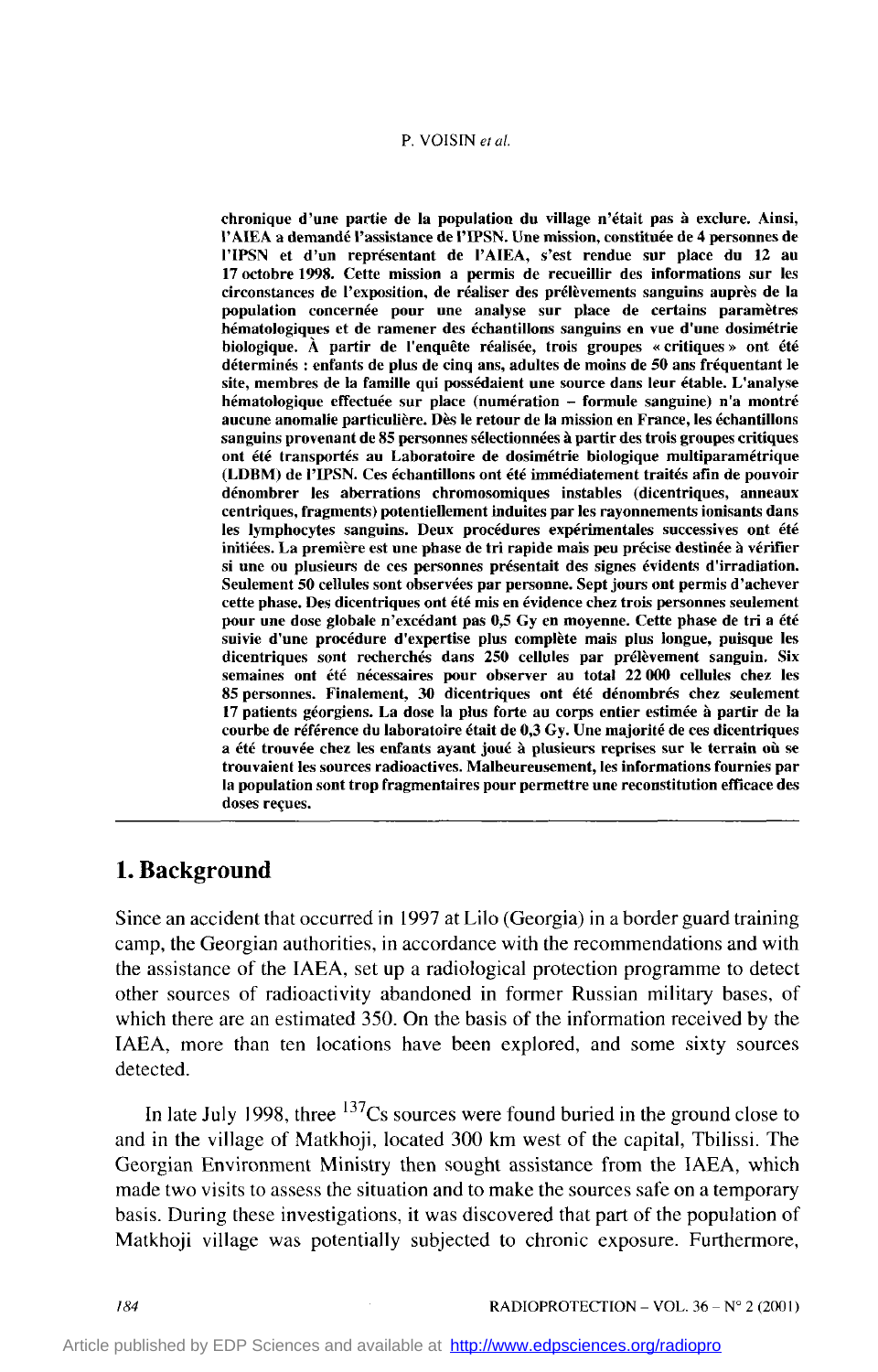some information obtained by the IAEA conceming haematological examination of the population indicate some twenty people with abnormalities in the blood composition that could have resulted from exposure to ionising radiation. In September, the IAEA sought the IPSN's assistance for carrying out exploratory biological dosimetry of the population. **A** team consisting of four members of the IPSN, as well as a representative of the **IAEA.** visited Matkhoji from 12 to 17 October 1998.

The main aims of the mission were:

- to directly collect information about the circumstances of accidental radiological exposure at the village of Matkhoji from the Georgian authorities and the villagers concerned;
- to analyse blood samples taken from the resident population, to detect any recent irradiation of a level able to cause an acute irradiation syndrome (haematological syndrome); -
- to take blood samples from some tens of people to seek radiation-induced chromosome abnormalities with a view to subsequent biological dosimetry. -

# **2. Brief mission report**

After travelling to the village of Matkhoji where it was welcomed by the authorities, the team visited the abandoned military site where the sources had been found and are still currently being stored. The conditions of storage were checked: the dose rate at the surface of the protective containment was approximately IO microSievert per hour. This does not necessarily represent a **risk**  for the population but the conditions of storage are still insecure, without surveillance and do not meet international standards.

Initially, the source of the strongest estimated activity (150 GBq) was found in a pit in the military area. The dose rate at the ground surface level was  $1 \text{ Sv } h^{-1}$ . The second one with an estimated activity of 3.3 GBq, was found in an empty yard 4 meters away from the main road and 1 km from the nearest Matkhoji houses. The third one, with an estimated activity of O. 17 **GBq.** was found in a barn. In this place, the housewife milked the cows two times per day. It was later discovered that one of her children had brought the source from the military base and left in this barn.

The locations of the sources (two outside the village and one in a barn adjoining a house) made it possible to establish the part of the village closest to the site where the population needed to be questioned on their everyday habits in order to determine the critical group to undergo dosimetric exploration.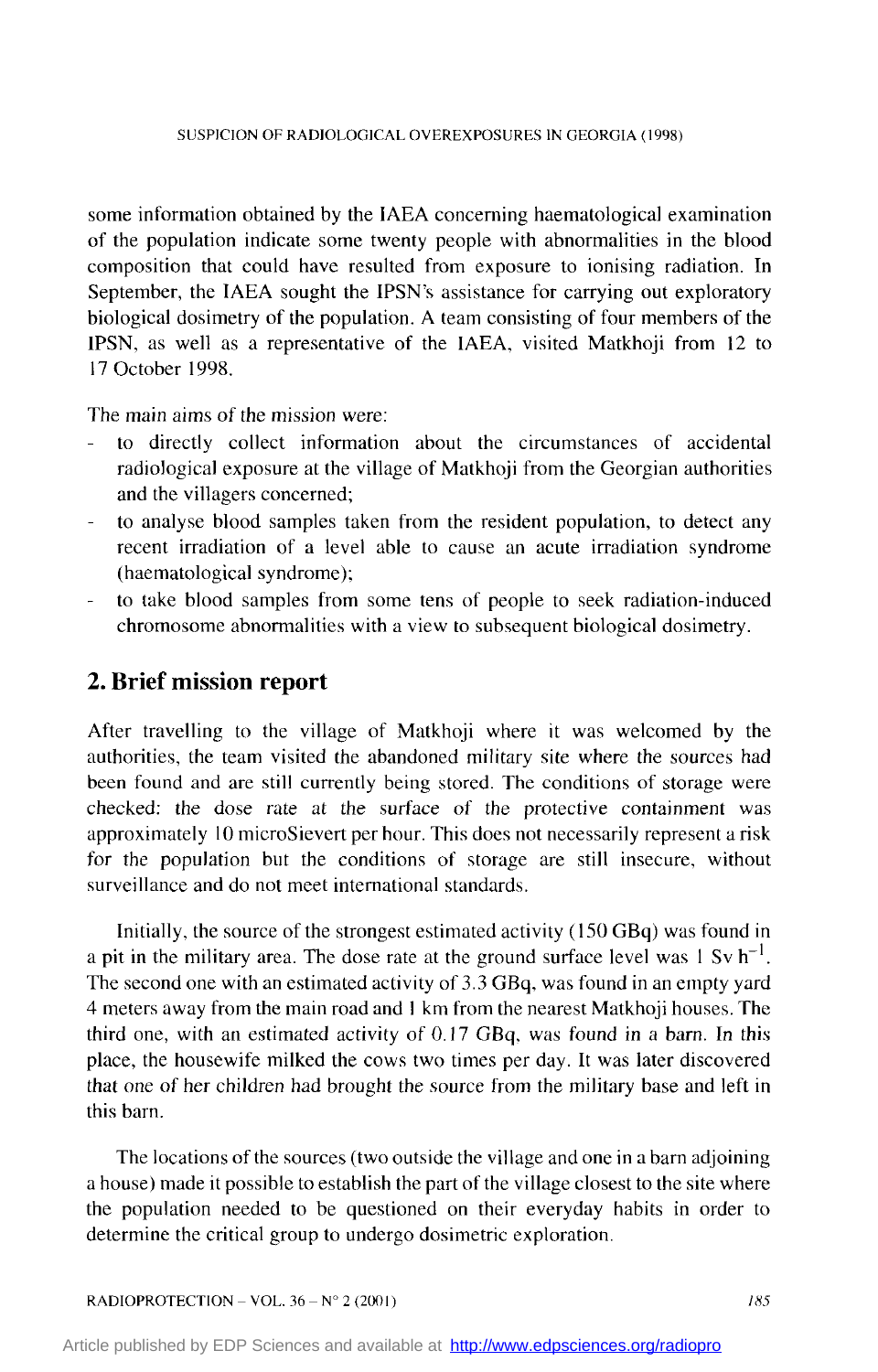#### **P.** VOISIN **el** *al.*

**A** brief survey, intended to assess the state of health and determine the everyday habits of the individuals was carried out on the families living within a **<sup>1</sup>**km radius. At the same time, a topographical survey of the area was made by GPS, identifying and locating each house relative to the sources. The survey revealed that information received by the IAEA stating that children had been swimming in a natural pool containing the source of strongest activity was baseless.

Analysis of certain haematological parameters was carried using a haematology monitor brought in by the IPSN and installed in less than ideal circurnstances. Meanwhile, the blood samples necessary for subsequent cytogenetic dosimetry analyses were taken.

**A** "dosimetry critical group" was defined according to two criteria, the distance from the family house to the former military base and the everyday habits (frequency of the visits of the site). In practice, children most frequently went to the site.

The critical group included three sub-groups:

- children living in the village, more than 5 years old, able to go to the site alone;
- members of the family Who had the source in their barn;
- adults up to 50 years old, Who frequented the site.

The critical group consisted of 85 people and blood samples were taken in two Vacutainer tubes (5 mi) containing lithium heparin. The samples were brought back to the IPSN Laboratory of Multiparametric and Biological Dosimetry under the best possible conditions in view of the state of the Georgian roads, but it cannot be assumed that the transport conditions had no effect on the quality of the results.

# **3. Haematological survey of the population**

The haematological survey was carried out on the "dosimetry critical group" (85 persons) and on an additional 28 adult persons due to psychological reasons (marked anxiety of the population).

Blood samples from the **113** people were taken into EDTA (anticoagulant) Vacutainer tubes. Blood ce11 counts were made with a haematological counter analyser (MS 9-Vet., Melet Schloesing Laboratories). This device had been calibrated before the mission with high, normal and low reference blood samples.

The results did not show any haematological abnormalities likely to be related to any recent acute or chronic irradiation syndrome. The results of these blood tests were given to the inhabitants. Three of the patients belonged to the Georgian list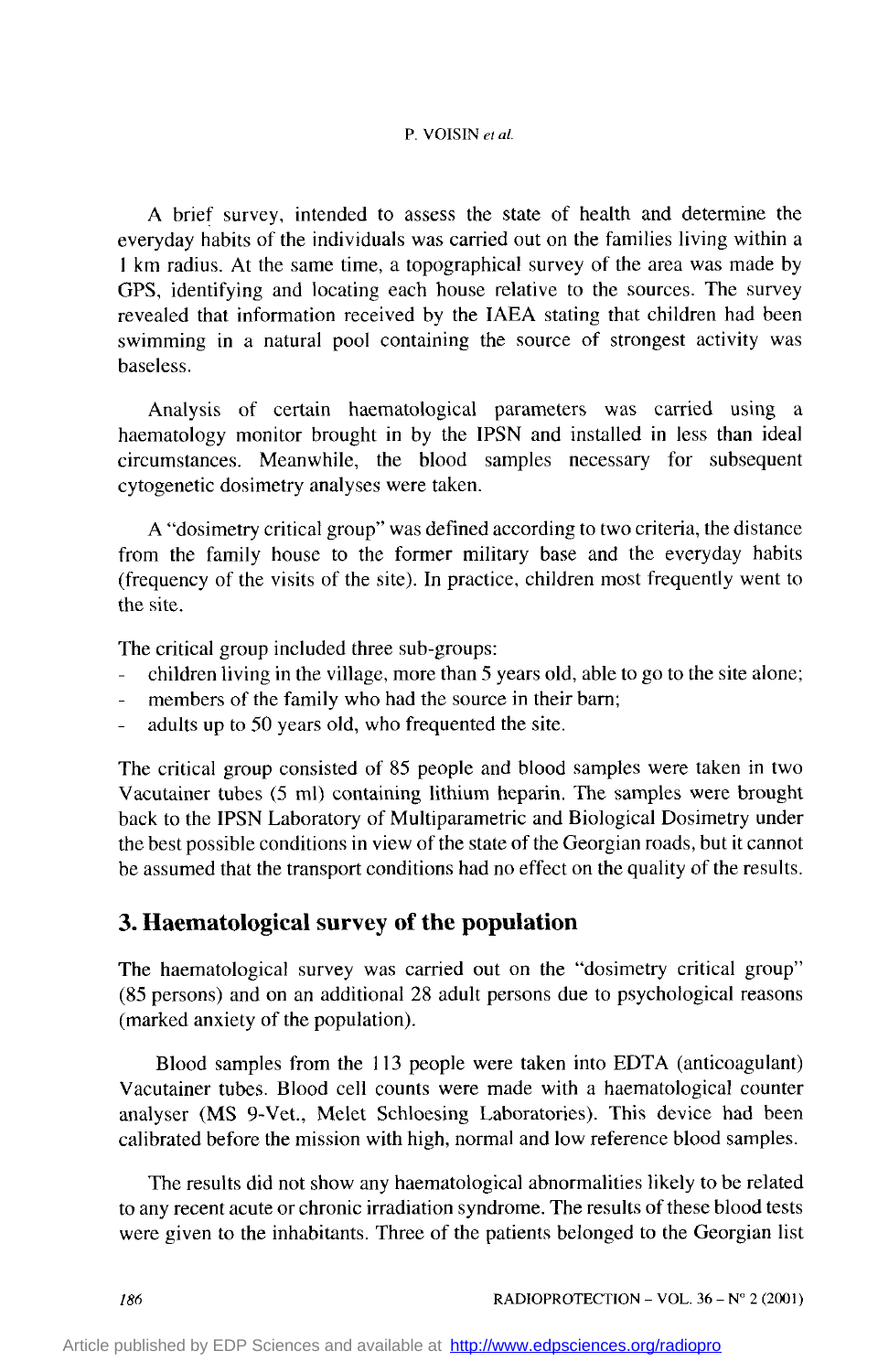

Figure  $1$  – Reference curve of the laboratory used in biological dosimetry by conventional cytogenetics (dicentrics) and obtained by in vitro acutely irradiating blood samples with  $\gamma$ -rays from a  $^{60}$ Co source at a dose rate of 0.5 Gy min<sup>-1</sup>.

Courbe de référence utilisée par le laboratoire en dosimétrie biologique par cytogénétique (dicentriques) et obtenue en irradiant in vitro des échantillons sanguins par le rayonnement  $\gamma$  du  $^{60}$ Co à un débit de dose de 0,5 Gy min<sup>-1</sup>.

of patients who had been reported to be exhibiting haematological disorders. These patients did not show any radiation related haematological modifications. The team noted a strong desire of the population to undergo these examinations, in both very young children and the aged. This is indicative of the psychological stress of the population confronted with the risk of radiological exposure.

# 4. Biological dosimetry survey

## 4.1. Introduction

The analyses are currently based on the scoring in peripheral lymphocytes, of unstable chromosome aberrations (dicentrics  $+$  centric rings), formed by the ionizing radiation. The cells are observed during their mitotic phase, at the metaphase stage. The dicentrics frequency per metaphase is then reported to an equivalent dose to the whole body (IAEA, 1986). To ensure this cytogenetic *dosimetry*, the laboratory establishes dose-effect relationship for various qualities of radiation and dose rates. These curves are obtained from the aberration scoring in lymphocytes coming from blood samples irradiated in vitro with known radiation doses. The reference curve shown in Figure 1 was obtained by in vitro

Article published by EDP Sciences and available at http://www.edpsciences.org/radiopro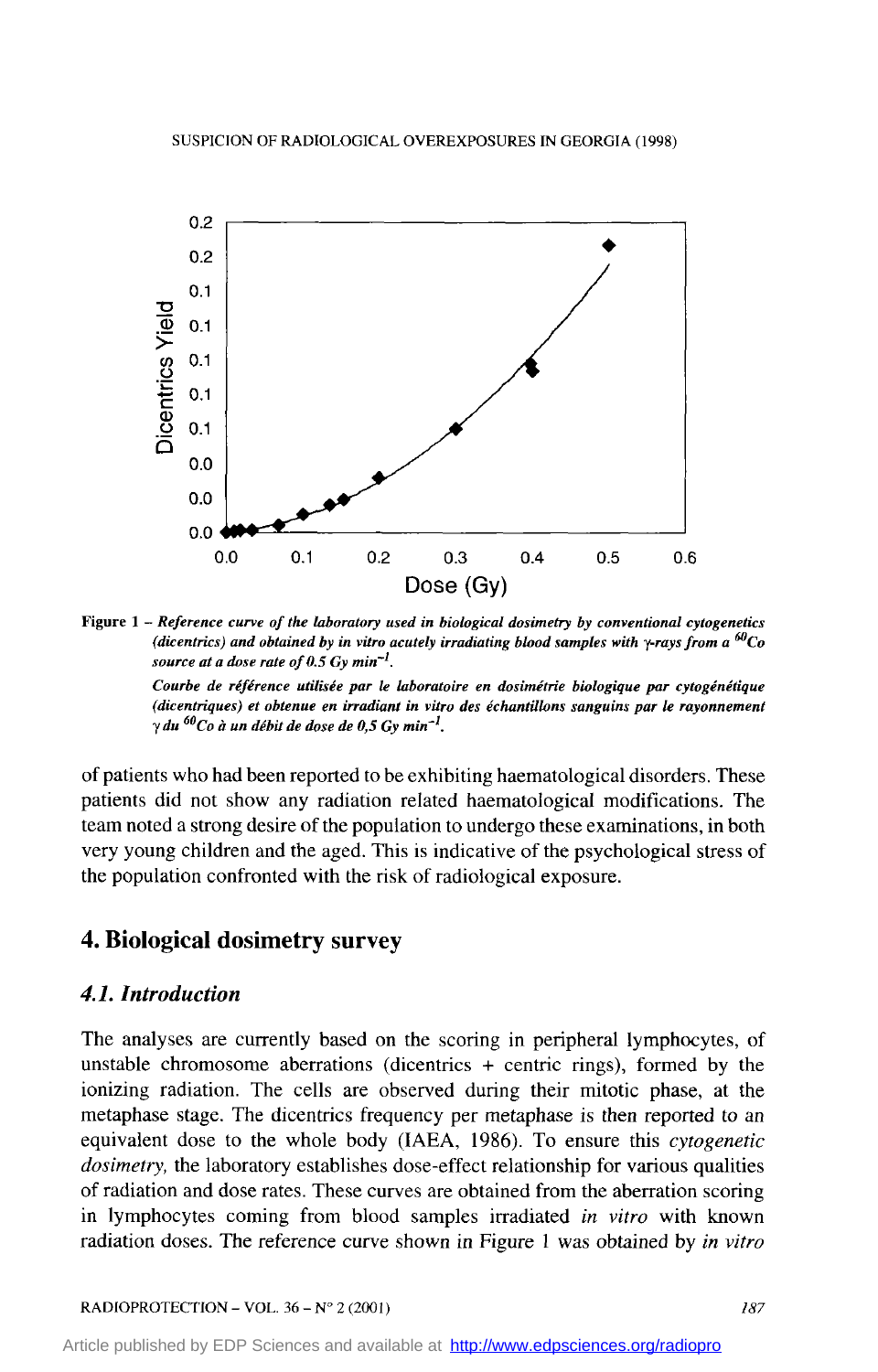#### **P.** VOISIN *rr <Il.*

acutely irradiating blood samples with  $\gamma$ -rays from a <sup>60</sup>Co source at a 0.5 Gy min<sup>-1</sup> dose rate.

This chromosome damage, even after a high irradiation, is still a rare event. For a homogeneous irradiation, the distribution of the damage follows a Poisson statistics. From this it is possible to calculate the uncertainties of the dose assessment which is a function of the number of chromosome aberrations counted and of the number of metaphases scored. The degree of accuracy of the dose and its uncertainty depends on the purpose of the examination.

In the situation of a suspected irradiation involving only a few people and considering the known (or unknown!) circumstances of the radiological accident, the quality of the preparations and the precision of the estimate are privileged. Many hundreds of metaphases may be scored so that the confidence interval is satisfactory. It is a long and tiresome job, requiring several working days for skilled observers.

In the event of an accident involving exposure of a large population, uncertainties in physical dosimetry or clinical symptoms increase in proportion of the number of potentially irradiated individuals. Biological dosimetry is practically useful if each dose estimates can be supplied in the hours following the real or suspected irradiation. The measuring accuracy and the quality of the preparations appear in proportion less important than the deadline. **A** particular procedure making it possible to combine these various factors was developed and checked during simulation training. The metaphase preparation and chromosome analysis techniques were simplified, and the number of observed metaphases reduced.

## *4.2. Methods*

For each people. 10 ml of whole blood was taken by venous puncture into Vacutainer $^{\circledR}$  tubes with lithium heparin as anticoagulant. Whole blood cultures are set up according to a procedure similar to this recommended by the **IAEA**  report **(IAEA,** 1986) and published elsewhere (Voisin *et al.,* 1997). Briefly, a blood aliquot is cultured in RPMI 1640 medium, to which is added a mitogenic agent, phytohemagglutinin (Life Technologies), several antibiotics and 10% foetal calf serum (SVF, Life Technologies). The cultures are set up in duplicate, in addition, on following day in case of contamination problems, bad handling or poor culture rates.

For conventional cytogenetics, it is important to examine only metaphases in first mitosis, because 50% of the cells carrying "unstable" chromosome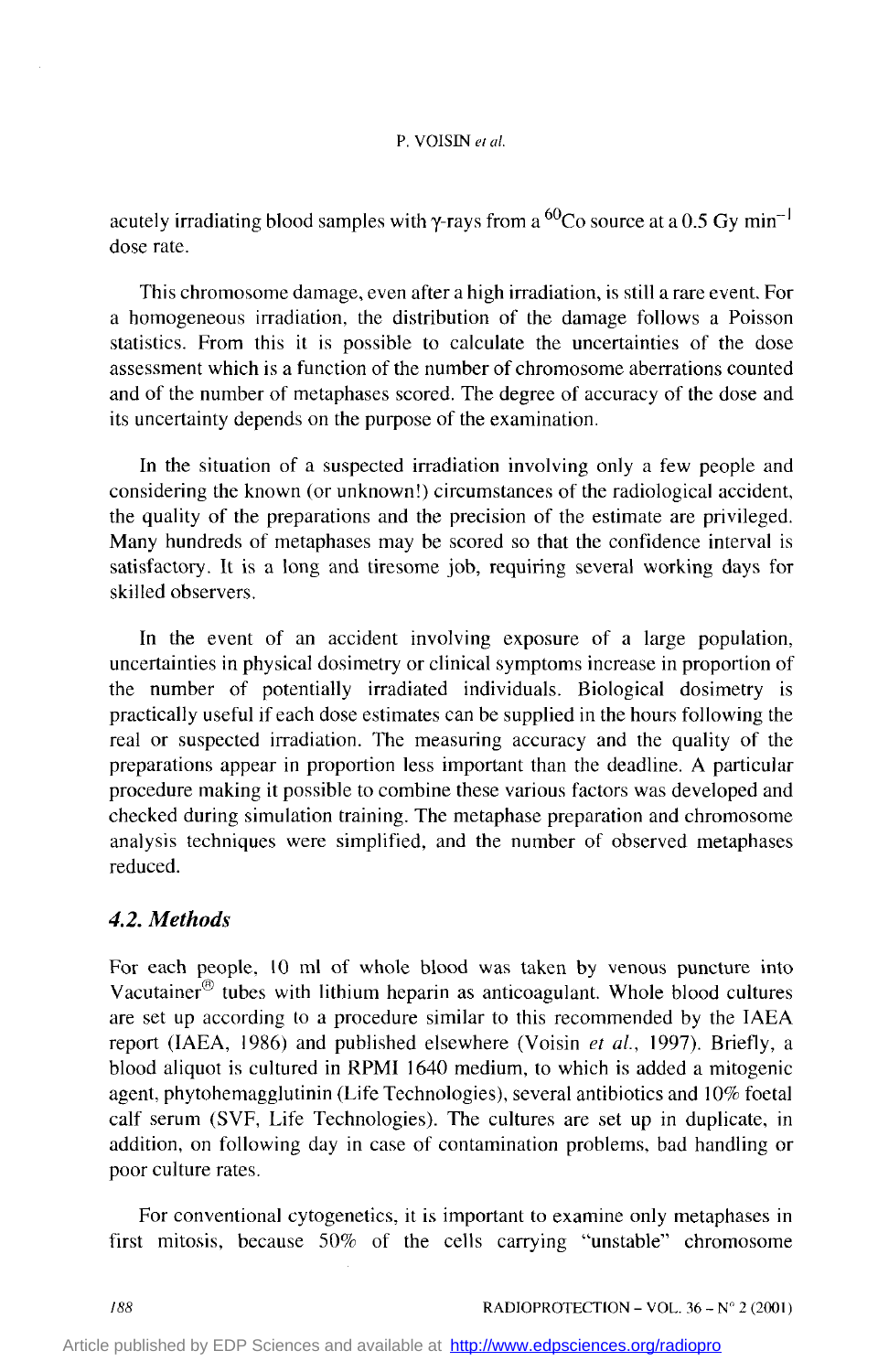aberrations are expected to be eliminated during each mitosis. The observation of second mitosis or later would lead to an underestimation of the dose. For this purpose, a thymidine analogue, 5-Bromodeoxyundin (Sigma), is added to each culture (Perry and Wolf, 1974).

After 46 hours of culture at  $37^{\circ}$ C, a mitotic inhibitor, demecolcin (Life Technologies), is added, and the culture prolonged for a further 2 to 3 hours. The lymphocytes are harvested by centrifugation, and a KCI hypotonic shock (0.075 M) is applied to lyse red blood cells and to inflate lymphocytes nuclei. After centrifugation, the cells are fixed by addition of methanol/acetic acid mixture  $(3/1, v/v)$ . The metaphases are spread out by projection over clean and wet microscope slides and visualized by FPG technique (Perry and Wolf, 1974).

A quick observation, under phase contrast illumination, of the first culture slides makes it possible to identify the samples with too few mitotic cells: the additional duplicate culture can then be prolonged by a few hours.

After staining with Giemsa (Life Technologies), the metaphases are examined under bright field microscopy and al1 unstable chromosome aberrations (dicentrics, centric rings and acentrics) scored. Only the dicentrics and centric rings, being really specific for the ionizing radiations, are used for the estimation of a dose. Indeed, the spontaneous rate of dicentrics in the normal population, according to Our experimental conditions, is lower than I per **1** 500 metaphases. It is ten times lower for the centric rings. So that the confidence interval is satisfactory (at least equal to  $0.2 \text{ Gy}$ ), a minimum scoring of  $100$  dicentrics is required or, if this number cannot be reached, 500 metaphases at least are observed (Fig. 2).

In order to address the problem meeting a deadline in the case of triage on a great number of potentially irradiated individuals, a simplified cytogenetics technique is applied (Tab. I). Briefly, the modifications of the technique described above apply to: an increase of the technicians involved in the preparation and analysis of the samples; a reduction of the number of cultures simultaneously set up; the observation of only 50 metaphases enough to ensure a confidence interval of 1 Gy. In the critical dose range from 1 to 2 Gy, corresponding to the appearance of the acute radiation syndrome, a confidence interval of  $\pm 1$  Gy seems satisfactory for the hospital team in charge of the individuals exposed to ionizing radiation.

## *4.3. Results and discussion*

Considering the large number of blood samples to process and because we were unable to select the individuals on Iikelihood of serious overexposure, based on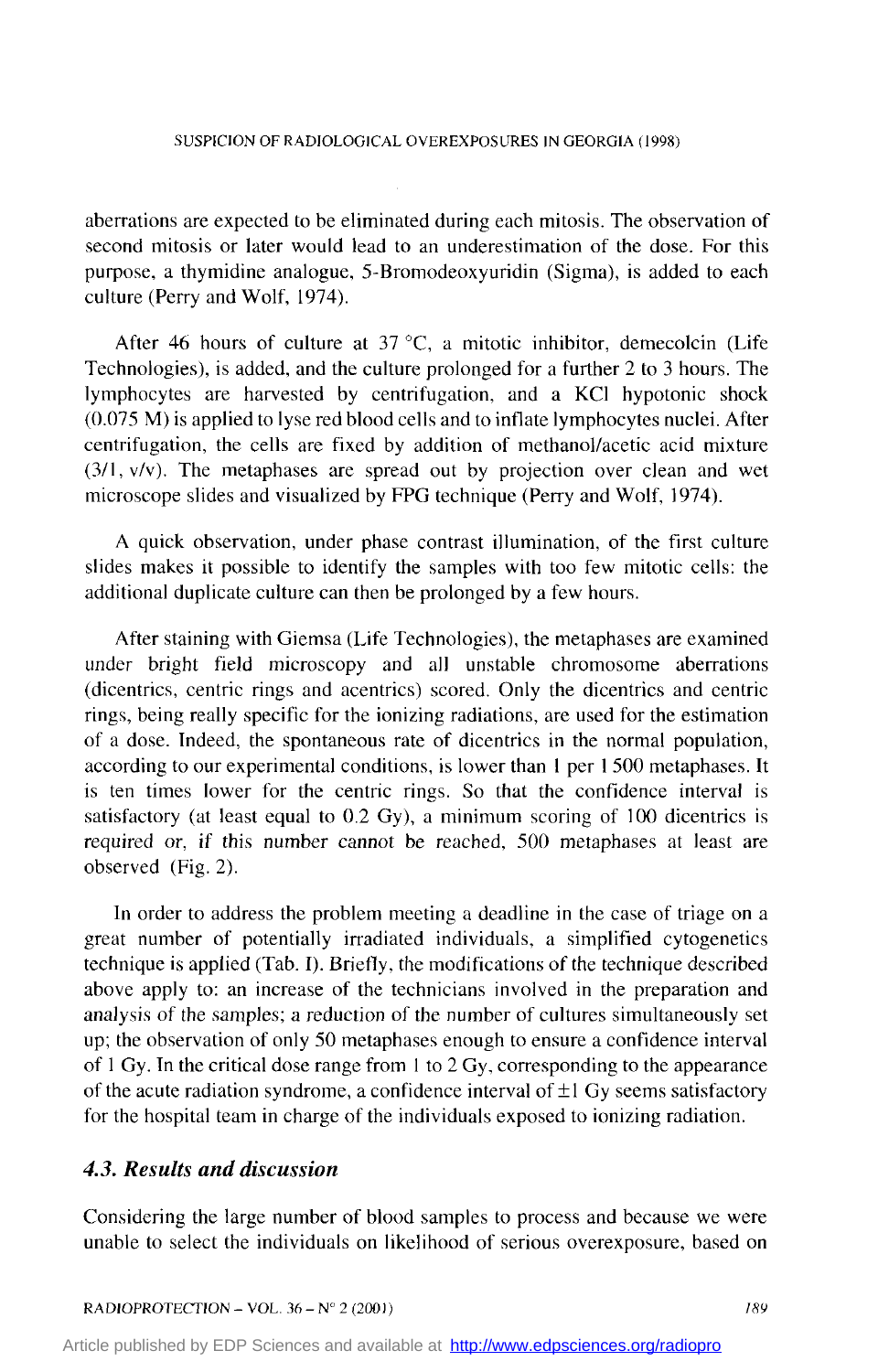#### **P.** VOISIN *et al.*



*Figure* **2** - *Upper iimit of the 95% confidence interval of the dose estime, according to the number of lymphocytes observed and calculated for*  $60C$ *o*  $\gamma$ *rays by using the dose-effect relationship*  $Y = 0.004 + 0.0374D + 0.0549D^2$  (with  $Y =$  dicentrics yield and  $D =$  dose in Gy from the  $\gamma$ -rays *of @Co, 0.5 Gy min-' dose rate). The dieentries are assumed to follow a Poisson distribution. The low influence of the number of dicentrics on the confidence limits is to be noted.* 

> *Limite supérieure de l'intervalle de conjïance* à *95 %de la dose estimée, en fonction du nombre de lymphocytes observés et en utilisant la courbe de référence*  $Y = 0,004 + 0,0374D + 0,0549D^2$ *où D est la dose reçue par le rayonnement ydu @Co* à *0,5 Gy min-' et Y la fréquence de aïcentriques observés. LO répartiîion des dicentriques est supposée suivre une distribuîion de Poisson. On noiera le peu d'influence relalif du nombre de dicentriques sur la valeur de l'intervalle de confunce.*

their hematological data, we have performed this dose assessment in two phases: a first quick triage followed by a more precise assessment.

## *4.3.1. Triage phase*

The chromosome aberrations were scored only in first complete metaphases, *i.e.*  having **46** centromeres, others being rejected after checking. The total number of metaphases observed was thus higher than the necessary number of  $85 \times 50$  *i.e.* **4** 250 cells. The maximum number of 200 metaphases per day analyzed by each of the six operators was consistent with the rate that has been previously acheved in the emergency exercises.

On the 85 analyzed blood samples, dicentrics were found in three samples only:

- a sample had two cells carrying one dicentrics each;
- a sample had a ce11 carrying one dicentrics;
- a sample had a ce11 carrying two dicentrics.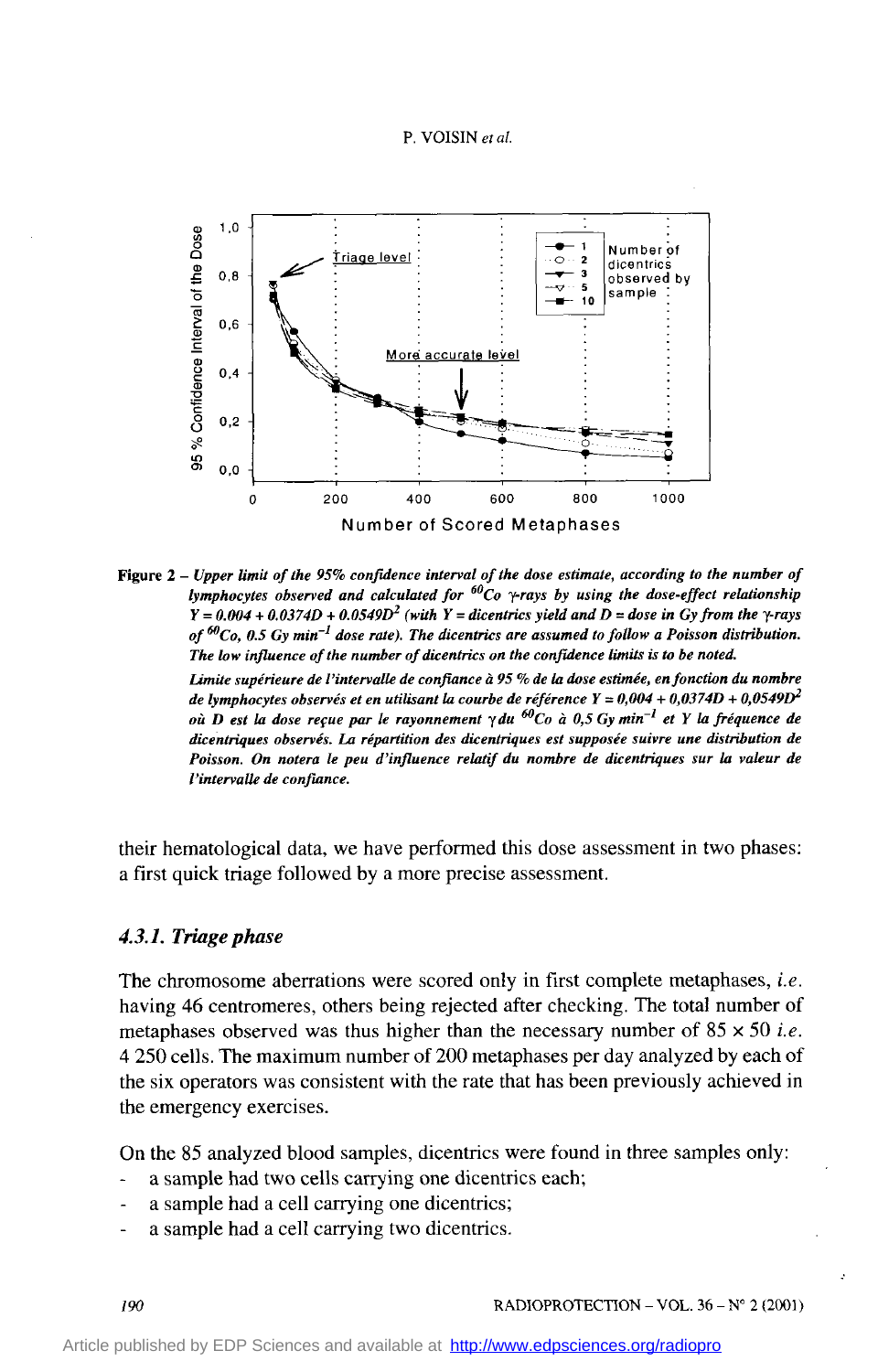#### **TABLE 1**

**Main methodological differences in the preparation of the blood samples for biological dosimetry by conventional cytogenetics, depending on the level of accuracy required.** 

Principales différences méthodologiques dans la préparation et l'analyse des échantillons **sanguins pour la dosimétrie biologique par cytogénétique conventionnelle, selon la finalité de l'examen, expertise ou tri.** 

| Steps of preparation and analysis                   | <b>Expertise</b><br>(precision factor) | Trinee<br>(time factor) |
|-----------------------------------------------------|----------------------------------------|-------------------------|
| Number of operators                                 |                                        | 2 teams of 2            |
| First culture (number of tubes)<br>per samples)     | $2$ to $10$                            |                         |
| Additional culture (number of tubes<br>per samples) | $2 \text{ to } 10$                     |                         |
| Hypotonic Shock                                     | KCI                                    | KCI                     |
| <b>Fixation</b> procedures                          | 3                                      |                         |
| Number of metaphases observed                       | 250 to 500                             | 50 at least             |

Two dicentrics observed in 50 cells suggests whole body irradiation of about 0.5 Gy but with a wide confidence interval so that it is not possible to derive a really accurate dose. However, the purpose of the method used here was triage, *i.e.*  a coarse separation in to a few categories, namely: "little or not irradiated, moderately irradiated and strongly irradiated".

## *4.3.2. Expertise phase*

Based on the same endpoint, namely scoring of unstable chromosomal aberrations, the purpose of this second step was to improve the statistical precision by increasing the number of lymphocytes observed. The objective was to score 250 metaphases per individual. This objective was achieved for **al1** patients but two. Because of many tasks routinely performed by the laboratory, it was not possible for operators to discharge al1 their normal activities. Nevertheless, over 22 O00 cells were scored in only six weeks.

The results are summarized below:

- <sup>1</sup> number of people examined: 85;
- 2- number of complete cells examined: 21 575;
- 3- number of people presenting dicentrics in any (complete and rogue) cell: 20;
- 4- number of people presenting dicentrics, only in complete cells: 17;
- *5-* number of dicentrics, in complete cells, for al1 people: 30;
- 6- number of people presenting "rogue cells": 7.

Among the people presenting chromosome aberrations in complete cells, the number of dicentrics found was never higher than 3. This is shown in Figure *3,*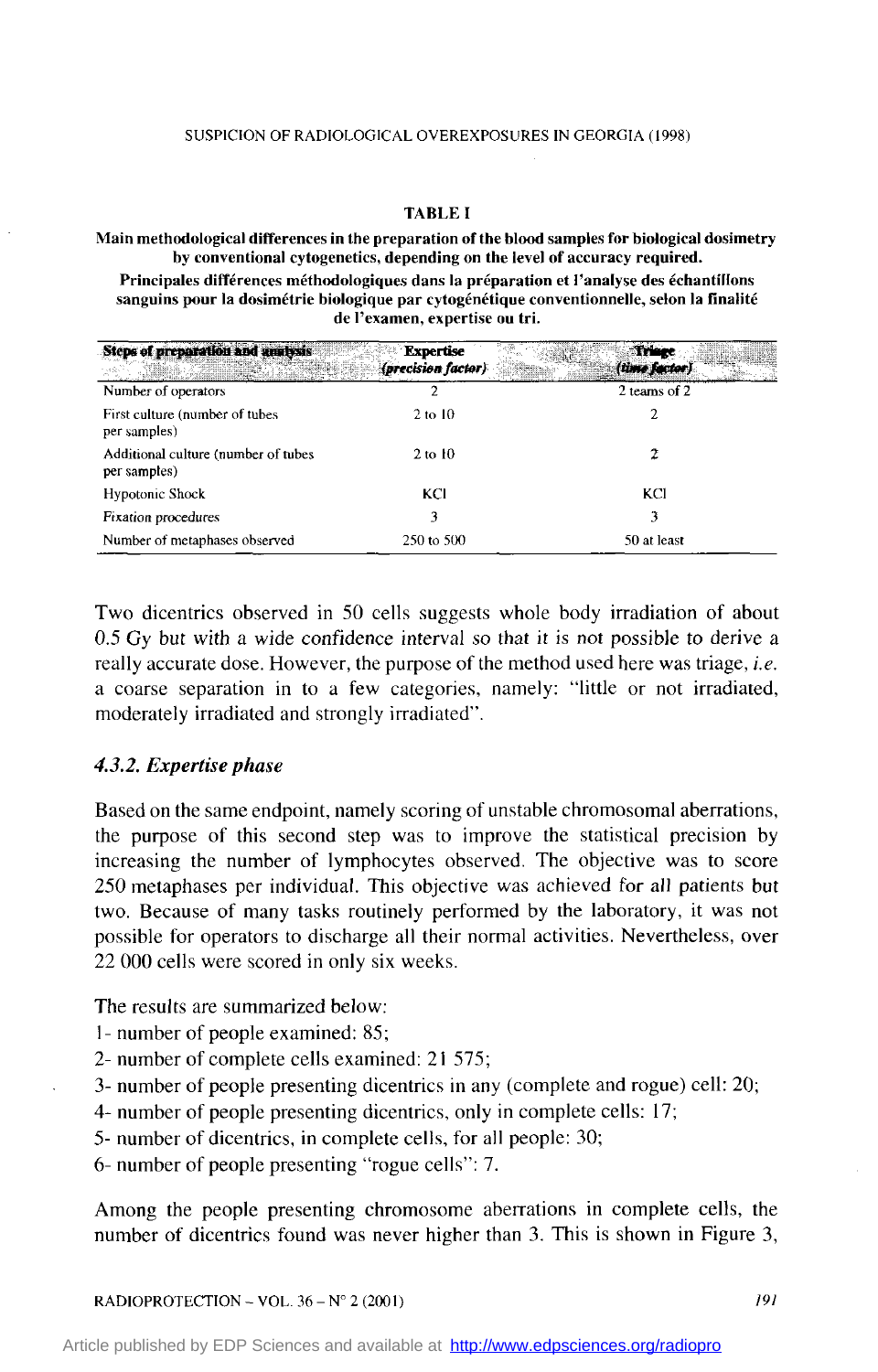



*Figure 3* - *Dicentrics yieid observed in the 85 Georgian potentiaily exposed individuals. For comparison purpose, Ihe spontaneous dicentrics frequency in a normal Western Europe population* **is**  *represented by two lines, the population background mean (solid) and the 95th upper percentile (dottedj.* 

*Fréquence de dicenh'ques observée chez les 85 personnes géorgiennes potentiellement exposées.* À *îiîre de comparaison, la production spontanée de dieentriques dans une population occidentale est représentée par sa moyenne (trait plein) et par la limite supétieure de son intervalle de confmnce* à *95 70 (trait pointillé).* 

which summarizes the dicentrics yields observed in the 85 subjects. This is in agreement with the normal haematological data obtained on the spot by the **IAEMPSN** mission at Matkhoji. The spontaneous dicentrics frequency in a normal Western Europe population is about 1 dicentric per **1** 500 cells, according to the laboratory data, and is represented in Figure *3* by two lines, the population background mean (solid) and the 95th upper percentile (dotted). It can be pointed out that 16 individuals (and especially 8 of them) out of the 85 Georgian people presented a higher number of dicentrics than expected. One dicentric in 250 observed metaphases was scored in 9 individuals.

By reference to the laboratory's control data base one would expect to have observed in the 21 575 lymphocytes scored from these 85 people, 14 "spontaneous" dicentrics. The total number of dicentrics observed in the studied Georgian cohort appears significantly higher (chi-square test,  $p < 0.01$ ). Finally, a tricentric could be noted in observed lymphocytes of one individual for whom the dose is highest. Even if it is not possible to definitively prove a real overexposure for most individuals, al1 these data viewed overall suggest a collective exposure to ionizing radiation.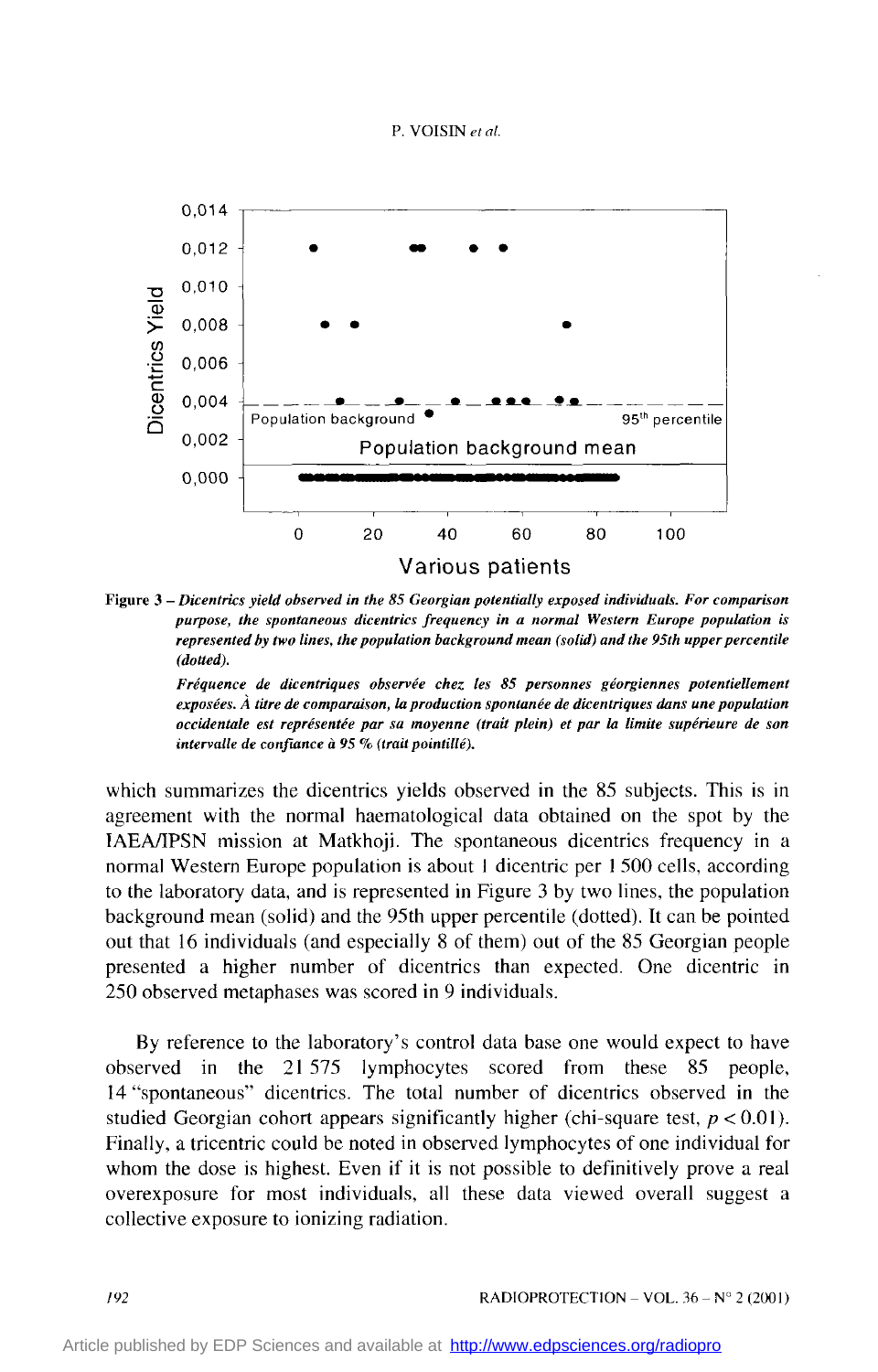#### **SUSPICION** OF RADIOLOGICAL OVEREXPOSURES IN GEORGIA (1998)

Our results are given only in dicentrics yields. By reference to the calibration curve established by *in vitro* acutely irradiating blood samples with  ${}^{60}Co$   $\gamma$ -rays, at  $0.5$  Gy min<sup>-1</sup>, the dose estimate would be 0.3 Gy for the strongest suspected exposures. However, this value has little significance considering the irradiation circumstances.

Some lymphocytes presenting multiple chromosome damage in the same ceIl  $(e, g, 8$  dicentrics, 1 centric ring and 13 excess acentrics) were also noted, not compatible with the suspected exposure circumstances. They are described in the scientific literature as "rogue cells". Sevankaev *et al.* (1993) reported observing 8 rogue cells among more than 63 O00 lymphocytes in 328 children from Belarus. The origin of these rogue cells is unknown. One hypothesis involves the presence of hot particles containing high LET emitters (neutrons or alpha particles). The appearance of this major chromosomal damage in lymphocytes has been also related to viral infections (Sevankaev *et al.,* 1993). Whatever the reason, the number of rogue cells observed in the 85 Georgians seems particularly high, considering the literature. It could be interesting to study a local control population, in order to verify the background frequencies of dicentrics and rogue cells.

# **5. Conclusion**

Faced with inadequate local resources, the mission found it possible:

- to correct some previous information in the **IAEA's** possession, particularly concerning earlier haematological analyses and the circumstances of exposure of the population;
- to make on-the-spot haematological analyses which were extremely reassuring in excluding any acute or chronic haematological syndromes associated with exposure to ionising radiation; -
- to bring back blood samples for biological dosimetry. -

Despite bad transporting conditions for the blood samples, biological dosimetry results could be obtained. Confirmation of the exposure of these 8 people would probably be obtained by extending the lymphocyte scoring, although the value of such data in the context of deciding the risk to health of such persons is debatable. However, al1 people presenting a dicentric in the present assessment should be carefully followed up,

**Acknowledgements:** *We would like to thank Drs Murc Benderitter, Valérie Chambrette, Irène Sorokine-Durm and Mrs Valérie Durand, Murtine Delbos, Annie Le Roy ad Nathalie Paillole for their valuable assistance in al1 the steps of the biological dosirnetiy assessment.*